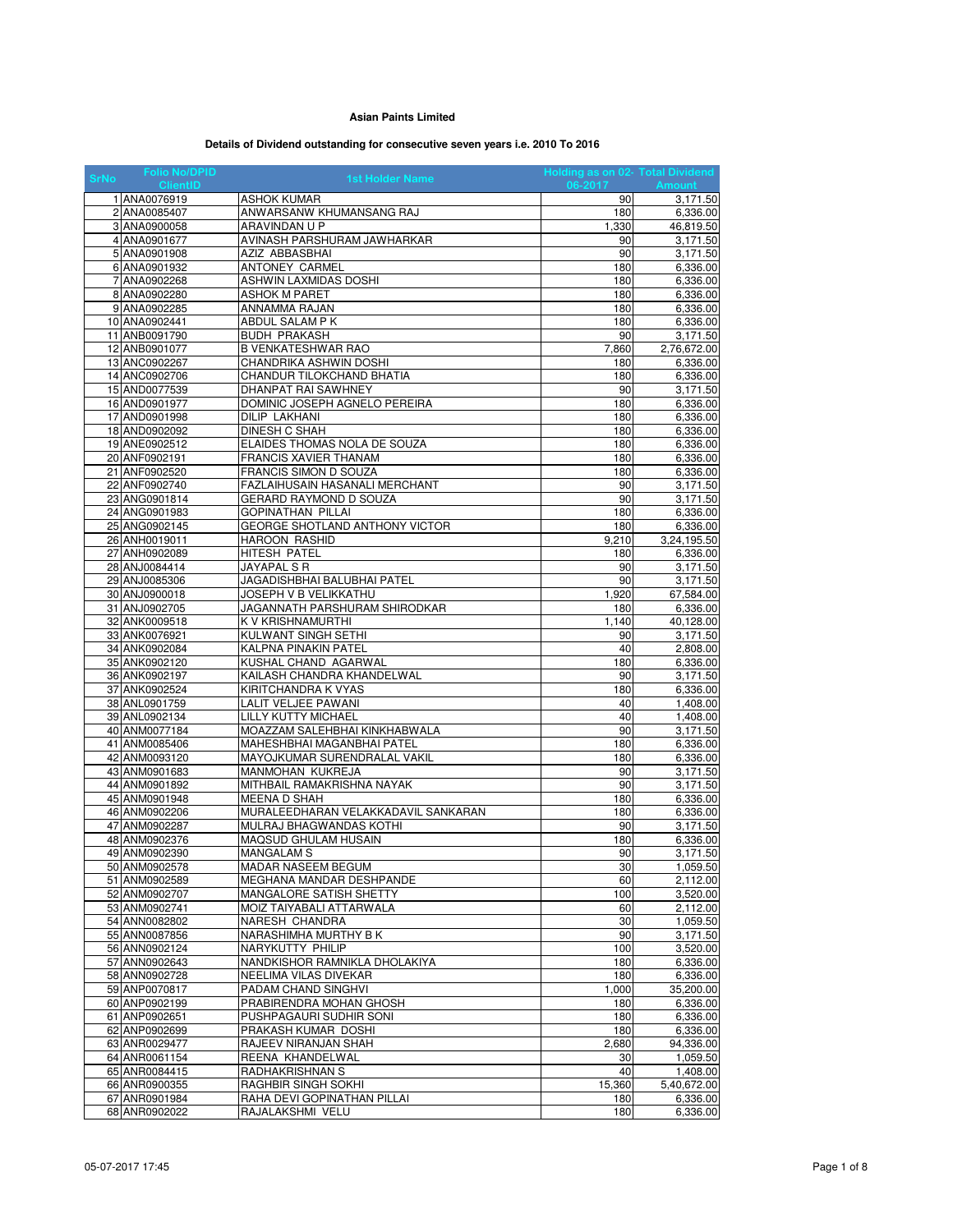| 69 ANR0902320        | RAMANATHAN CHANDRASEKAR                 | 180   | 6,336.00    |
|----------------------|-----------------------------------------|-------|-------------|
| 70 ANR0902359        | RAMAN K                                 | 140   | 5,036.00    |
|                      |                                         | 180   |             |
| 71 ANR0902487        | RAJNI RAMESH SHROFF                     |       | 6,336.00    |
| 72 ANR0902495        | RAJU KEWALRAM CHHUGANI                  | 100   | 3,520.00    |
| 73 ANS0088399        | SHANTABEN RAOJIBHAI PATEL               | 90    | 3,171.50    |
| 74 ANS0902093        | SWARAJYA PRAKASH                        | 180   | 6,336.00    |
| 75 ANS0902166        | SHANMUGAM SUBRAMANIAN                   | 180   | 6,336.00    |
| 76 ANS0902224        | SUBRAMANIAN SWAMINATHAN                 | 180   | 6,336.00    |
| 77 ANS0902435        | SAM GEORGE P                            | 180   | 6,336.00    |
| 78 ANS0902549        | SRIRANGASWAMY KUNNATHUR CHANDRA GOUNDER | 180   | 6,336.00    |
|                      |                                         |       |             |
| 79 ANS0902576        | SUBASH CHANDER SHARMA                   | 180   | 6,336.00    |
| 80 ANS0902650        | SUDHIR HARILAL SONI                     | 180   | 6,336.00    |
| 81 ANS0902655        | SHASHIKANT RAJPURA                      | 180   | 6,336.00    |
| 82 ANT0902037        | THAKORBHAI BABUBHAI PATEL               | 180   | 6,336.00    |
| 83 ANP0007206        | PRATIMA SAHU                            | 1,680 | 59,136.00   |
| 84 ANC0079829        | <b>CHANDER K MALIK</b>                  | 90    | 3,171.50    |
| 85 ANG0079149        | <b>GORI RANI</b>                        | 90    | 3,171.50    |
|                      |                                         |       |             |
| 86 ANJ0079172        | JAGPAL RAWAT                            | 90    | 3,171.50    |
| 87 ANK0077260        | KOCHAR KIRAN RANI                       | 90    | 3,171.50    |
| 88 ANM0078597        | <b>MALIK PAWAN KUMARI</b>               | 90    | 3,171.50    |
| 89 ANM0078604        | <b>MEHTO PANCHI DEVI</b>                | 90    | 3,171.50    |
| 90 ANS0078657        | SETHI MEENU RANI                        | 90    | 3,171.50    |
| 91 ANV0079145        | VANDANA RANI AHUJA                      | 90    | 3,171.50    |
|                      |                                         | 90    |             |
| 92 ANA0087153        | ASHIM KUMAR                             |       | 3,171.50    |
| 93 ANP0079212        | PARVEEN ANAND                           | 90    | 3,171.50    |
| 94 ANR0011040        | RAMESH CHAND BHATIA                     | 1,680 | 59,136.00   |
| 95 ANR0078432        | RAVINDRA SINGH PORAS                    | 90    | 3,171.50    |
| 96 ANS0090800        | SHASHI MINOCHA                          | 90    | 3,171.50    |
| 97 ANC0085669        | <b>CHATURVEDI H R</b>                   | 90    | 3,171.50    |
| 98 ANS0087062        | SUSNATA BISWAS                          | 280   | 9,856.00    |
|                      |                                         |       |             |
| 99 ANG0079880        | <b>GEETA AGGARWAL</b>                   | 90    | 3,171.50    |
| 100 ANR0037962       | RAVINDRA SEWAK                          | 5,370 | 1,89,027.50 |
| 101 ANR0087512       | RITA ARORA                              | 20    | 704.00      |
| 102 ANB0085962       | BALVINDER KOYR BALDEVSINGH              | 90    | 3,171.50    |
| 103 ANK0048281       | KULDIP SINGH                            | 3,360 | 1,18,272.00 |
| 104 ANI0034988       | <b>I P MITTAL</b>                       | 1,140 | 40,128.00   |
| 105 ANP0079126       | PRADEEP SHARMA                          | 40    | 1,408.00    |
|                      |                                         |       |             |
| 106 ANR0087769       | RAJENDRA KUMAR                          | 90    | 3,171.50    |
| 107 ANA0086038       | ASHOK PARASHAR                          | 60    | 2,112.00    |
| 108 ANB0085843       | <b>BAL KRISHAN MUKHI</b>                | 90    | 3,171.50    |
| 109 ANP0079852       | PUSHAP WADHWA                           | 90    | 3,171.50    |
| 110 ANS0087747       | SHARMA P L                              | 90    | 3,171.50    |
| 111 AND0087315       | <b>DINESH CHANDRA</b>                   | 90    | 3,171.50    |
|                      |                                         | 90    |             |
| 112 ANS0088241       | SMITA COMMERCIAL INVESTMENT LTD         |       | 3,171.50    |
| 113 ANJ0022895       | JAMEEL AKHTAR                           | 440   | 15,488.00   |
| 114 IN30044110723183 | RANI DEVI KAUR                          | 2.010 | 70,755.50   |
| 115 ANA0087303       | ANITA GUPTA                             | 90    | 3,171.50    |
| 116 ANP0031192       | P D GUPTA                               | 4,800 | 1,68,960.00 |
| 117 ANH0086445       | <b>HARVIR SINGH</b>                     | 90    | 3,171.50    |
| 118 AND0010559       | DEVENDRA SEN                            | 60    | 2,112.00    |
|                      |                                         |       |             |
| 119 AND0086147       | DEVENDRA SEN                            | 90    | 3,171.50    |
| 120 ANK0079877       | KAMNA MAKHIJA                           | 90    | 3,171.50    |
| 121 ANB0079159       | BHOLA NATH KUMAR                        | 90    | 3,171.50    |
| 122 ANS0094402       | SHASHI K PRASAD                         | 90    | 3,171.50    |
| 123 ANK0079120       | KAMLA CHUTANI                           | 50    | 1,763.50    |
| 124 ANS0028069       | SANJAY BANTHIYA                         | 150   | 5,283.50    |
| 125 ANS0094056       | SATYANARAIAN SHARMA                     | 280   | 9,856.00    |
|                      |                                         |       |             |
| 126 ANN0065511       | NARAIN DASS BAHL                        | 2,400 | 84,480.00   |
| 127 ANO0078345       | OM DUTT BHANOT                          | 90    | 3,171.50    |
| 128 ANA0026459       | AVINASH KUMAR                           | 60    | 2,112.00    |
| 129 ANA0034093       | AMAR GUPTA                              | 1,530 | 53.859.50   |
| 130 ANR0114571       | RAVINDER MOHAN SHARMA                   | 4,800 | 1,68,960.00 |
| 131 ANH0086271       | HANS RAJ DHINGRA                        | 90    | 3,171.50    |
| 132 ANR0078327       | RANBIR CHAND SHARDA                     | 90    | 3,171.50    |
|                      |                                         |       |             |
| 133 IN30105510187735 | MADHU BALA                              | 60    | 2,112.00    |
| 134 ANM0067086       | MANISH JINDAL                           | 50    | 1,763.50    |
| 135 ANH0033596       | HARI SHANKAR BAJPAI                     | 2,010 | 70,755.50   |
| 136 ANJ0087921       | JYOTI N HINGORANI                       | 180   | 6,336.00    |
| 137 ANR0018049       | RAM CHANDRA MISHRA                      | 80    | 2,816.00    |
| 138 ANR0089894       | RAJEEV KUMAR CHAWLA                     | 90    | 3,171.50    |
| 139 AND0093378       | <b>DILIP KUMAR</b>                      | 180   |             |
|                      |                                         |       | 6,336.00    |
| 140 ANR0095886       | RISHIKESH SINGH                         | 40    | 1,408.00    |
| 141 ANN0011947       | NARESH CHANDRA                          | 40    | 1,408.00    |
| 142 ANA0010286       | ARVIND KUMAR PARIKH                     | 4,600 | 1,61,920.00 |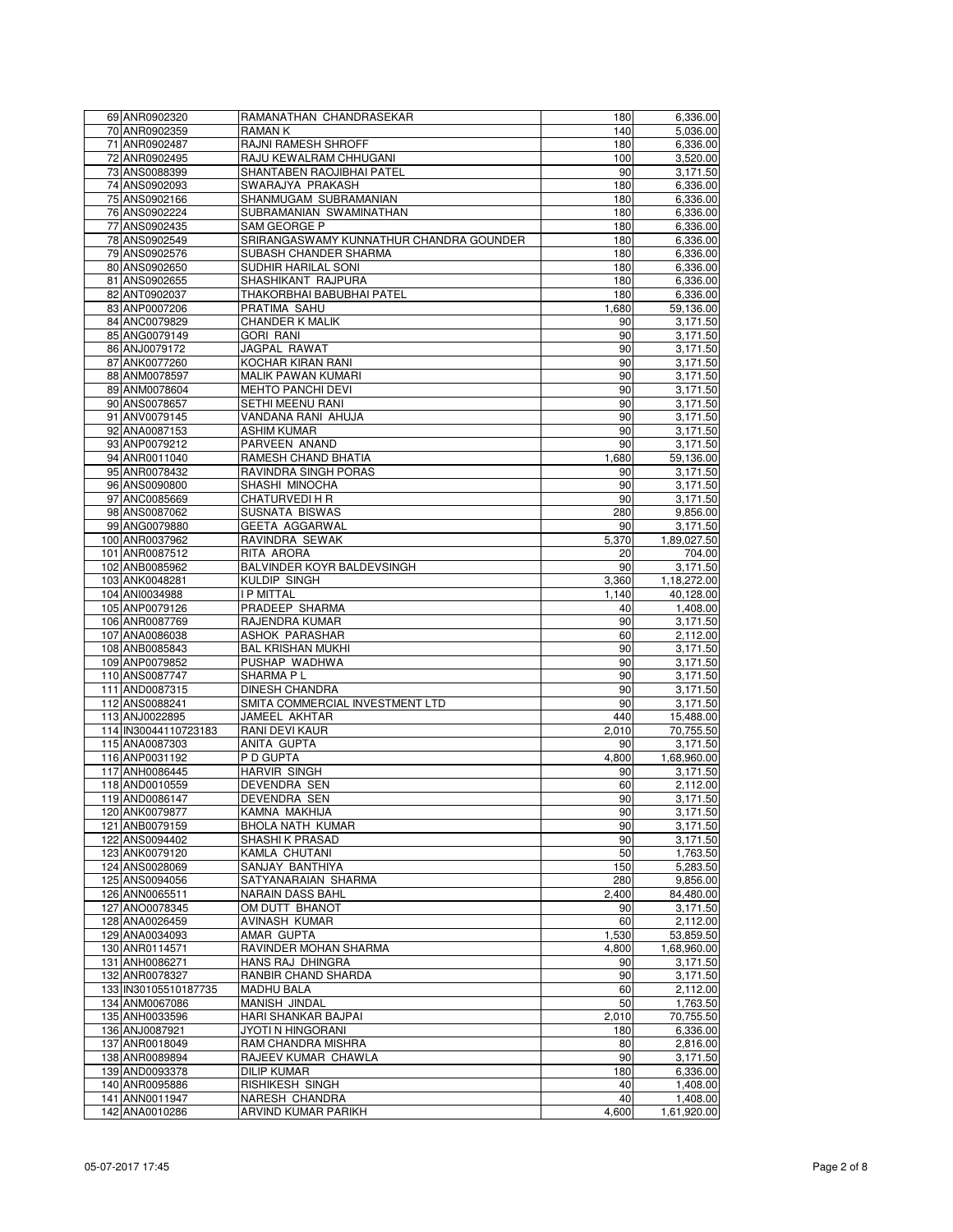| 143 ANK0078558       | KOKILA B DOSHI                          | 90    | 3,171.50    |
|----------------------|-----------------------------------------|-------|-------------|
| 144 ANS0012634       | SUBIR KUMAR RAY                         | 5,370 | 1,89,027.50 |
| 145 IN30118620038033 | REKHA SAXENA                            | 2,400 | 84,480.00   |
| 146 ANR0078309       | ROVINDRA BAHADUR SRIVASTAVA             | 90    | 3,171.50    |
| 147 ANS0093260       | SHARDA NAND PRASAD                      | 60    | 2,112.00    |
| 148 ANT0051544       | TUSHAR CHATTERJI                        | 300   | 10,560.00   |
|                      | RATTAN KUMAR ZUTSHI                     | 90    | 3,171.50    |
| 149 ANR0086123       |                                         |       |             |
| 150 AND0017488       | DHAN PATRAI SAWHNEY                     | 4,600 | 1,61,920.00 |
| 151 ANM0094033       | MANSUMRAT LAL                           | 30    | 1,059.50    |
| 152 ANA0103337       | ANIL JHAMB                              | 10    | 355.50      |
| 153 IN30009510438435 | Ajay Pal Yadav                          | 30    | 1,059.50    |
| 154 ANP0077848       | PUSHPA KHANDELWAL                       | 90    | 3,171.50    |
| 155 ANB0068602       | BITTHALDAS AGARWAL                      | 30    | 1,059.50    |
| 156 AND0063259       | DAMODAR LAL JAIN                        | 200   | 7,040.00    |
| 157 ANP0093323       | PUSHPA SHARMA                           | 480   | 16,896.00   |
| 158 ANK0056896       | KRISHNA AGARWAL                         | 1,210 | 42,595.50   |
| 159 ANR0003397       | RAGHU NATH SINGH                        | 370   | 13,027.50   |
| 160 ANL0077834       | LALIT DARYANI                           | 90    | 3,171.50    |
| 161 ANR0076973       | RAJESH KUMAR JAIN                       | 90    | 3,171.50    |
|                      |                                         |       |             |
| 162 ANO0079486       | OM PRAKASH INANI                        | 90    | 3,171.50    |
| 163 ANP0093409       | PARAS JAIN                              | 90    | 3,171.50    |
| 164 ANP0081883       | PRAMOD KUMAR SARRAF                     | 90    | 3,171.50    |
| 165 ANS0052127       | SUDHA BHATNAGAR                         | 7,680 | 2,70,336.00 |
| 166 ANR0091492       | RAJESH BANSAL                           | 90    | 3,171.50    |
| 167 ANR0079169       | RAVI KANT GOYAL                         | 90    | 3,171.50    |
| 168 ANG0093003       | <b>GOPIKISHAN PUROHIT</b>               | 180   | 6,336.00    |
| 169 ANJ0079488       | JITENDRA KUMAR JAIN                     | 90    | 3,171.50    |
| 170 ANR0076974       | RENUKA JAIN                             | 90    | 3,171.50    |
| 171 ANM0087228       | MANJU PUROHIT                           | 30    | 1,059.50    |
| 172 ANG0046041       | <b>GANESH PARSANA</b>                   | 450   | 15,843.50   |
|                      |                                         |       |             |
| 173 ANS0077149       | SHILA KORAT                             | 90    | 3.171.50    |
| 174 IN30097410374358 | GANESHBHAI LALJIBHAI PARSANA            | 60    | 2,112.00    |
| 175 ANM0015724       | MAYMUNA AMIJI SADIKOT                   | 380   | 13,376.00   |
| 176 ANC0091628       | CHANDRIKA RASHIK SHAH                   | 180   | 6,336.00    |
| 177 ANH0086054       | HAJI MULLA GULAMHUSEN KARIMBHAI HIRANI  | 90    | 3,171.50    |
| 178 ANR0092196       | RAMBHAIN ODEDRA                         | 90    | 3,171.50    |
| 179 ANU0093651       | UMESHKUMAR RAMNIKLAL MEHTA              | 30    | 1,059.50    |
| 180 AND0076640       | DIXIT CHANDRAKANT SHAH                  | 70    | 2,467.50    |
| 181 ANM0077780       | MANGIDEVI SAMPATRAJ JIRAWLA             | 30    | 1,059.50    |
| 182 AND0087158       | DHIRAJLAL HARIBHAI                      | 50    | 1,763.50    |
| 183 ANK0085877       | KIRIT BIPIN SHAH                        | 90    | 3,171.50    |
| 184 AND0005446       | DIPIKA KANTILAL SHAH                    | 1,920 | 67,584.00   |
| 185 ANK0041039       | KETAN PIYUSHBHAI DALAL                  | 2,400 | 84,480.00   |
|                      | RUPANDE R KAMDAR                        | 90    |             |
| 186 ANR0086154       |                                         |       | 3,171.50    |
| 187 ANP0078013       | PARMANAND PARSHOTAMDAS SARUPA           | 90    | 3,171.50    |
| 188 ANR0902147       | RAMANLAL PATEL                          | 180   | 6,336.00    |
| 189 ANC0078020       | <b>CHANDRIKA SHAH</b>                   | 90    | 3,171.50    |
| 190 ANH0090238       | HARENDRA J JOSHI                        | 90    | 3,171.50    |
| 191 ANA0041514       | ASHISH DESAI                            | 3,360 | 1,18,272.00 |
| 192 ANJ0005794       | JAYESHKUMAR SHAH                        | 1,590 | 55,971.50   |
| 193 ANK0005792       | KAMLESH SHAH                            | 4,600 | 1,61,920.00 |
| 194 ANN0077993       | NATWARLAL TAGADIWALA                    | 40    | 1,408.00    |
| 195 ANP0005793       | PRADIP MEHTA                            | 4,600 | 1,61,920.00 |
| 196 ANP0076657       | PANKAJ CHINUBHAI DAVE                   | 20    | 704.00      |
| 197 ANR0024610       | RATNA HEMENDRARAY BAKSHI                | 40    | 1,408.00    |
| 198 ANJ0043522       | JASVANTLAL ISHWARLAL VORA               | 1,680 | 59,136.00   |
| 199 ANB0094166       | <b>BHUPENDRABHAI M PATEL</b>            | 180   | 6,336.00    |
| 200 ANS0055871       | SAROJ SHARAD THAKER                     |       |             |
|                      |                                         | 1,920 | 67,584.00   |
| 201 ANU0005601       | URMILABEN AMBALAL MODI                  | 60    | 2,112.00    |
| 202 ANL0005739       | LALBHAI ISHWERBHAI PATEL                | 1,050 | 36,963.50   |
| 203 ANN0076658       | NILABEN CHRISTIAN                       | 90    | 3,171.50    |
| 204 ANM0040023       | MAFATLAL OCHHAVLAL SHAH                 | 3,840 | 1,35,168.00 |
| 205 ANH0076584       | HAZI MOHAMADHUSEN A ZAKHWALA            | 90    | 3,171.50    |
| 206 ANH0080136       | HAJI MOHMAD HUSAIN ABDULKARIM ZANKHWALA | 90    | 3,171.50    |
| 207 ANN0006445       | NAVNITLAL DALSUKHDAS SHAH               | 3,450 | 1,21,443.50 |
| 208 ANA0006216       | ASHOKKUMAR PRAHALADBHAI PATEL           | 4,600 | 1,61,920.00 |
| 209 ANB0091786       | <b>BHAVIK HARIPRASAD PATEL</b>          | 40    | 2,675.00    |
| 210 ANK0064840       | KALIDAS BAJIBHAI PATEL                  | 240   | 8,448.00    |
| 211 ANS0009907       | SUSHILABEN JAYANTIBHAI DESAI            | 350   | 12,323.50   |
| 212 ANM0086217       | MEENA ARUNBHAI THAKKAR                  | 90    | 3,171.50    |
| 213 ANM0008064       | MOHMEDALI F KALOLWALA                   | 250   | 8,803.50    |
| 214 ANA0081317       | ABBASBHAI MOHAMMEDALI LOKHANDWALA       | 90    | 3,171.50    |
|                      |                                         |       |             |
| 215 AND0078255       | DAHYABHAI PATEL                         | 90    | 3,171.50    |
| 216 AND0076602       | DILIP R MODI                            | 90    | 3,171.50    |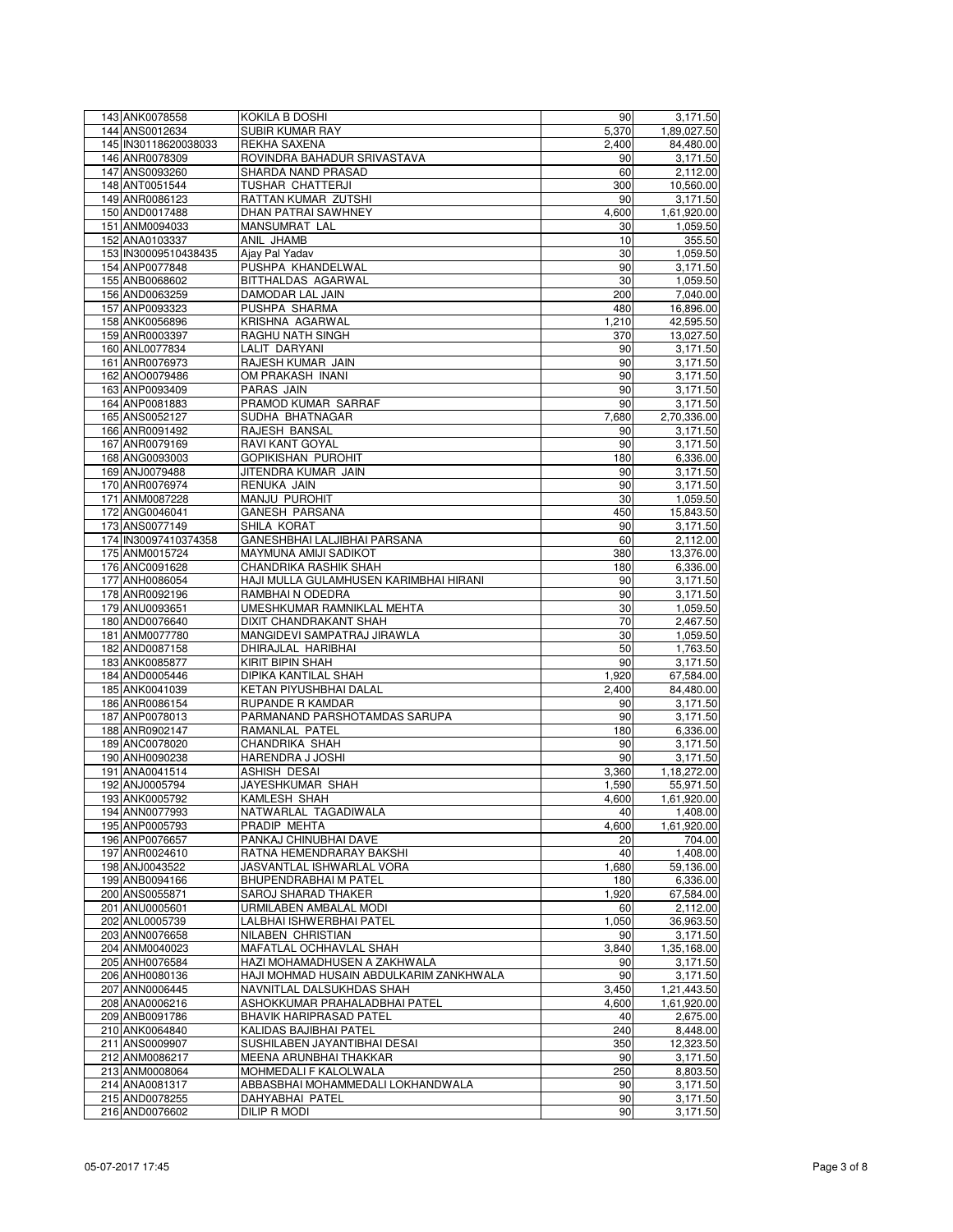| 217 ANM0093241                   | <b>MANISH MEHTA</b>                | 90    | 3,171.50             |
|----------------------------------|------------------------------------|-------|----------------------|
| 218 ANR0086764                   | RAMESHCHANDRA MANGALDAS SHAH       | 90    | 3,171.50             |
| 219 ANH0090758                   | HEMLATA S DESAI                    | 30    | 1,059.50             |
| 220 ANP0008085                   | PRAFULCHANDRA JIVABHAI PATEL       | 4,600 | 1,61,920.00          |
| 221 ANP0008086                   | PRAFULCHANDRA JIVABHAI PATEL       | 4,600 | 1,61,920.00          |
| 222 IN30063610195845             | NITABEN MANILAL DOSHI              | 180   | 6,336.00             |
| 223 ANK0109909                   | KASIBEN N PATEL                    | 330   | 11,619.50            |
| 224 ANV0085413                   | VINUBHAI MOTIBHAI VASAVA           | 90    | 3,171.50             |
| 225 ANS0078553                   | SUMAN RANI SIROHI                  | 90    | 3,171.50             |
| 226 ANJ0022510                   | JANAK KISHORE DESAI                | 3,400 | 1,19,680.00          |
| 227 ANS0078536                   | SEJAL MOTILAL SHAH                 | 90    | 3,171.50             |
| 228 ANG0092311                   | GHANSHYAMBHAI RAMJIBHAI BUHA       | 660   | 23,232.00            |
| 229 ANS0080906                   | SITARAM KAKAR                      | 90    | 3,171.50             |
| 230 ANV0069122                   | VALJIBHAI P PATEL                  | 2,400 | 84,480.00            |
| 231 AND0007883                   | DHULIBEN MANILAL PATEL             | 960   | 33,792.00            |
| 232 ANA0077440                   | ARUN KUMAR CHADHA                  | 90    | 3,171.50             |
| 233 ANO0092895                   | OPTIMIST FINVEST & TRADING (P) LTD | 60    | 2,112.00             |
| 234 ANJ0097280                   | JASUMATI CHANDULAL SHAH            | 480   | 16,896.00            |
| 235 ANT0077329                   | TARA EBHRAHIM KHOKHAWALA           | 90    | 3,171.50             |
| 236 ANC0081206                   | CHANDANBEN KANTILAL PAREKH         | 30    | 1,059.50             |
| 237 ANJ0070667                   | JAYDEEP BHUPENDRA RADIA            | 2,400 | 84,480.00            |
| 238 ANM0063137                   | MITEN NIPUN TASWALA                | 2,400 | 84,480.00            |
| 239 ANU0081806                   | UMESH BHANUKUMAR SAMPAT            | 20    | 704.00               |
| 240 ANK0024119                   | KARNAIL KAUR GILL                  | 1,330 | 46,819.50            |
| 241 AND0902072                   | DIPIKA SHAH                        | 180   | 6,336.00             |
| 242 ANM0023216                   | MEHER MINOO SETH                   | 810   | 28,515.50            |
| 243 ANN0004389                   | NADIRSH NAOROJI                    | 4,600 | 1,61,920.00          |
| 244 ANS0079404                   | SHISHIR JOHARI                     | 90    | 3,171.50             |
| 245 ANA0094760                   | AMIT RAMESH DOSHI                  | 80    | 2,816.00             |
| 246 AND0084196                   | DINSHAW PALSETIA                   | 90    | 3,171.50             |
| 247 ANN0087229                   | NAJIBA MOHSIN SIAMWALA             | 30    | 1,059.50             |
| 248 ANP0083060                   | PALLAV SHETH                       | 30    | 1,059.50             |
| 249 IN30075710936324             | PRASAD A ABHYANKAR                 | 120   | 4,224.00             |
| 250 ANA0084246                   | ALLIANCE INVEST & FINANCE (P) LTD  | 90    | 3,171.50             |
| 251 ANI0090279                   | <b>ILABEN M SALVI</b>              | 30    | 1,419.50             |
| 252 ANK0074100                   | KUNDA C GOKHALE                    | 1,200 | 42,240.00            |
| 253 ANS0033406                   | SHEILA KISHORE ULLAL               | 2,580 | 90,816.00            |
| 254 ANB0091286                   | BHASKAR DESAI                      | 30    | 1,059.50             |
| 255 ANS0099715                   | SADHANA RAMESH MALPANI             | 300   | 10,560.00            |
| 256 ANK0030180                   | KETY KEKI SACHINWALLA              | 4,600 | 1,61,920.00          |
| 257 ANA0902057                   | ASHOK BHUTA                        | 180   | 6,336.00             |
| 258 ANS0087625                   | SHIRIKANT MANTRI                   | 90    | 3,171.50             |
| 259 ANS0090136                   | SURESH LALKA                       | 220   | 7,744.00             |
| 260 ANU0076432                   | UDAY CHANDER KHANNA                | 900   | 31,680.00            |
| 261 ANV0090809                   | VIDYA S APTE                       | 90    | 3,171.50             |
| 262 ANC0902554                   | CHIRANTAN RATILAL VORA             | 60    | 2,112.00             |
| 263 ANM0902003                   | MOHINDER ARORA                     | 40    | 1,408.00             |
| 264 ANT0902316                   | TANSUKHRAI UDANI                   | 180   | 6,336.00             |
| 265 AND0050900                   | DINYAR JAL JAMSHEDJI               | 3,450 | 1,21,443.50          |
| 266 ANK0098549                   | KAMLAVANTI NAGINDAS SHAH           | 2.820 | 99,264.00            |
| 267 ANN0016155                   | NIRMALA NATWARLAL BHAGATTJEE       | 1,720 | 60,544.00            |
| 268 ANS0092852                   | SANDESH LAXMAN DESHPANDE           | 90    | 3,171.50             |
| 269 ANA0077426                   | AMRITLAL SINGH REKHI               | 30    | 1,059.50             |
| 270 ANA0092110                   | ARUNA C SHETTIGAR                  | 90    | 3,171.50             |
| 271 ANP0040999                   | PADMINI DHANVANT SHANGHVI          | 10    | 355.50               |
| 272 ANG0065172                   | GULAMHUSEIN ALADBHAI HATHIYARI     | 6,240 | 2,19,648.00          |
| 273 ANG0082346                   | <b>GWEN RITA FERNANDES</b>         | 90    | 3,171.50             |
| 274 ANI0079494                   | <b>IRFAN KHAN</b>                  | 90    | 3,171.50             |
| 275 ANM0012239                   | MANJU SHAM RUPANI                  | 1,920 | 67,584.00            |
| 276 ANN0078971                   | NEHA RAHEJA                        | 90    | 3,171.50             |
| 277 ANR0077060                   | RAJNISH S JAIN                     | 90    | 3,171.50             |
| 278 ANS0065171                   | SHIRIN GULAMHUSEIN HATHIYARI       | 6,610 | 2,32,675.50          |
| 279 ANS0074638                   | S B KHAN                           | 2,400 | 84,480.00            |
|                                  | YOLANDE MONTEIRO                   |       | 1,16,160.00          |
| 280 ANY0053982<br>281 ANH0092746 |                                    | 3,300 |                      |
| 282 ANV0045637                   | HARESH CHAWLA                      | 180   | 6,336.00             |
|                                  | V PARMASWARAN NAIR                 | 5,760 | 2,02,752.00          |
| 283 ANA0025129                   | ANURADHA NIRANJAN SASHITTAL        | 1,200 | 42,240.00            |
| 284 ANR0113443                   | RAMA SATISH PATEL                  | 600   | 21,120.00            |
| 285 ANA0084555                   | ANUSUYA RAMDAS HALANKAR            | 40    | 1,408.00             |
| 286 ANK0097158                   | KALYANI ANNAJI MURDESHWAR          | 90    | 3,171.50             |
| 287 ANM0091957                   | MOHAMMED YUNUS G CHHIPA            | 90    | 3,171.50             |
| 288 ANM0093021                   | MANOJ KUMAR PAREKH                 | 90    | 3,171.50             |
| 289 ANR0092108<br>290 ANS0097159 | RAVI BABU N                        | 90    | 3,171.50<br>6,336.00 |
|                                  | SAROJ JAIN                         | 180   |                      |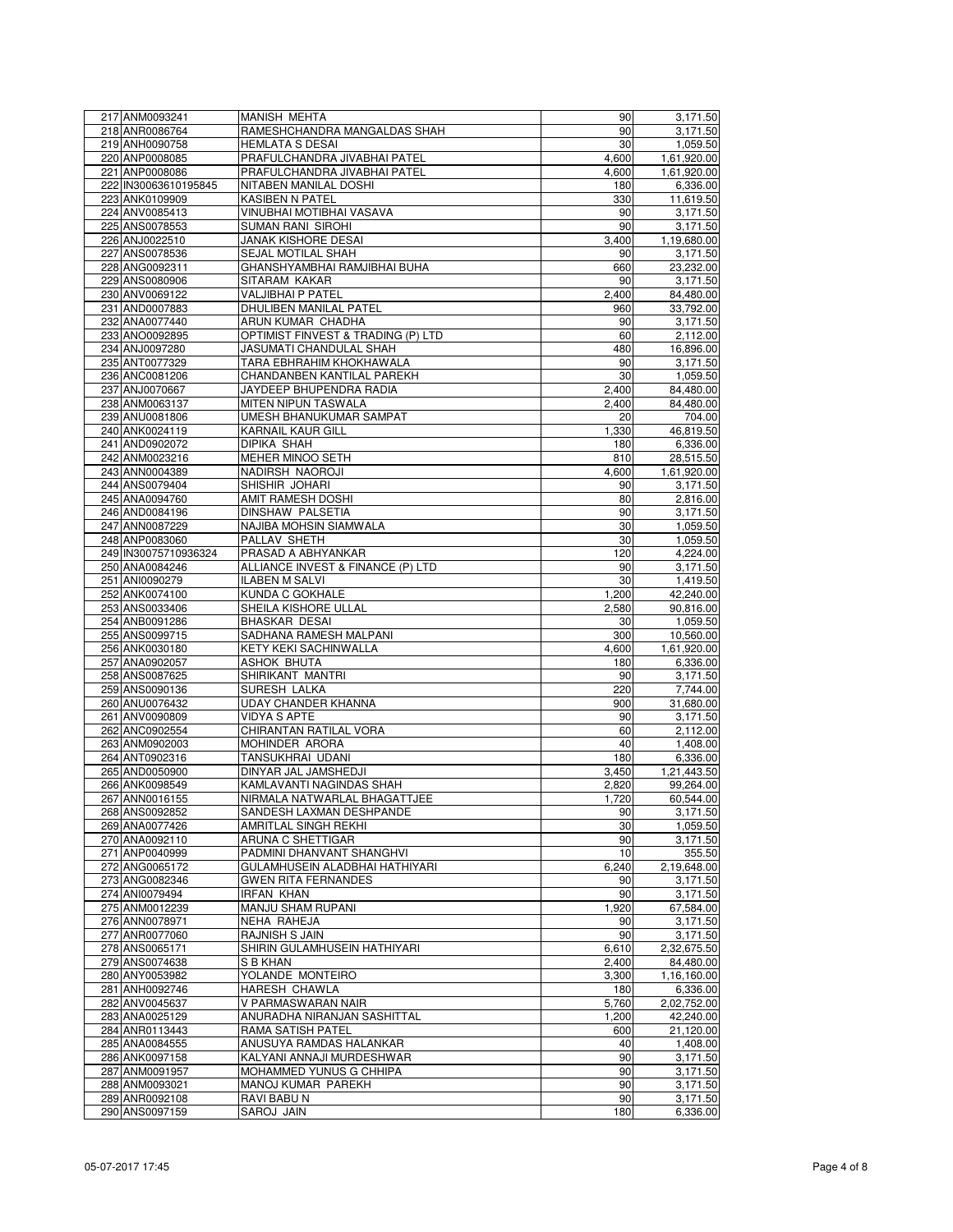| 291 ANS0097466                   | SONAL BALA                                            | 90    | 3,171.50    |
|----------------------------------|-------------------------------------------------------|-------|-------------|
| 292 AND0071351                   | DEEPAK NATVARLAL MEHTA                                | 1,200 | 42,240.00   |
| 293 ANN0000776                   | NALINI LALITKUMAR PANDYA                              | 1,200 | 42,240.00   |
| 294 ANC0079002                   | CHAITANYA BHARAT BALSE                                | 90    | 3,171.50    |
| 295 ANC0084962                   | CHAITANYA BHARAT BALSE                                | 180   | 6,336.00    |
| 296 ANH0048971                   | HARIKANT VASANTLAL CLERK                              | 900   | 31,680.00   |
| 297 ANH0108804                   | HARIKANT VASANTLAL CLERK                              | 1,410 | 49,635.50   |
| 298 ANA0012275                   | A KHALIL UMER SHAIKH                                  | 5,370 | 1,89,027.50 |
| 299 ANK0078877                   | KINNARI PATEL                                         | 90    | 3,171.50    |
| 300 ANM0091409                   | MAHESH BALLAL                                         | 480   | 16,896.00   |
| 301 ANR0085466                   | RAMESH HINDUJA                                        | 180   | 6,336.00    |
| 302 ANS0077693                   | SRIJI ANIS AMIRALI                                    | 90    | 3,171.50    |
| 303 ANJ0084695                   | JANARDHAN KANCHAN                                     | 90    | 3,171.50    |
| 304 ANG0085784                   | <b>GOPAL GANESH OKA</b>                               | 90    | 3,171.50    |
| 305 ANM0083697                   | MILAN JAYSINH ASHAR                                   | 90    | 3,171.50    |
| 306 ANJ0013134                   | JAYANTILAL SHINGALA                                   | 1,530 | 53,859.50   |
| 307 ANR0083790                   | REENA GAUTAM BHAGAT                                   | 90    | 3,171.50    |
| 308 ANH0000375                   | HARGOVINDBHAI CHATURBHAI PATEL                        | 3,000 | 1,05,600.00 |
| 309 ANA0079270                   | ANTHONY P MONTEIRO                                    | 90    | 3,171.50    |
| 310 ANJ0082838                   | JUGALKISHORE HARKISANDAS MEHTA                        | 60    | 2,112.00    |
| 311 ANM0091139                   | MAHINDRA WAMAN NAIK                                   | 90    | 3,171.50    |
|                                  |                                                       | 30    |             |
| 312 ANV0089743<br>313 ANA0092589 | <b>VINOD PREMJI FURIA</b><br>ASHA K PEDNEKAR          | 90    | 1,059.50    |
| 314 ANK0084828                   |                                                       | 180   | 3,171.50    |
|                                  | KESHAV RAMCHANDRA BANDEKAR<br>MADHUKAR DIGAMBAR PALAV |       | 6,336.00    |
| 315 ANM0088810                   |                                                       | 90    | 3,171.50    |
| 316 ANS0085093                   | SHEKHAR GUDDA SHETTY                                  | 90    | 3,171.50    |
| 317 ANN0084869                   | NASRUDDIN SHAIKH                                      | 180   | 6,336.00    |
| 318 ANS0063863                   | SADASHIV LAKSHMAN VESVIKAR                            | 3,840 | 1,35,168.00 |
| 319 AND0017043                   | DIPAK KHEMACHAND SHAH                                 | 1,000 | 35,200.00   |
| 320 ANJ0090376                   | JAVERBEN JETHALAL GANGER                              | 90    | 3,171.50    |
| 321 ANR0079286                   | RATILAL DIPCHAND DOSHI                                | 90    | 3,171.50    |
| 322 ANV0084940                   | VILAS SITARAM VAYADANDE                               | 180   | 6,336.00    |
| 323 ANM0024387                   | <b>MARINA D SOUZA</b>                                 | 1,530 | 53,859.50   |
| 324 ANG0087660                   | <b>GEORGE JACOB</b>                                   | 370   | 13,027.50   |
| 325 ANP0086216                   | PRIYAKANT C PARIKH                                    | 90    | 3,171.50    |
| 326 ANS0099785                   | SUSHMA JITENDRA SHAH                                  | 1,200 | 42,240.00   |
| 327 ANP0094384                   | PURNIMA PAL                                           | 160   | 5,854.00    |
| 328 ANK0062889                   | KASHMIRA P JHAVERI                                    | 1,200 | 42,240.00   |
| 329 ANP0062890                   | PARAS C JHAVERI                                       | 3,600 | 1,26,720.00 |
| 330 ANS0061916                   | SHOBHA R KAPOOR                                       | 700   | 24,640.00   |
| 331 ANS0079310                   | SALU S VAZ                                            | 50    | 1,763.50    |
| 332 ANA0084775                   | <b>ALAHARI V RAO</b>                                  | 180   | 6,336.00    |
| 333 ANB0085202                   | <b>BHAU PUTALAJI DEVARE</b>                           | 180   | 6,336.00    |
| 334 ANS0084746                   | SHARDH B SINGH                                        | 180   | 6,336.00    |
| 335 ANK0060608                   | K CHELLAMMA                                           | 960   | 33,792.00   |
| 336 ANS0028270                   | SAROJA KRISHNAMURTHI                                  | 9,600 | 3,37,920.00 |
| 337 ANN0067188                   | NIRMALA VIKRAM DOSHI                                  | 240   | 8,448.00    |
| 338 ANL0077079                   | LEONARD GABRIEL ANGELO MASCARENHAS                    | 90    | 3.171.50    |
| 339 IN30007910005776             | <b>GOKULDAS R. DESAI</b>                              | 2,400 | 84,480.00   |
| 340 ANE0021426                   | ERMELINDA FURTADO CABRAL                              | 4,600 | 1,61,920.00 |
| 341 ANV0096677                   | VATSALA SRIRAM                                        | 520   | 18,304.00   |
| 342 ANA0902027                   | ASHOK MIRPURI                                         | 180   | 6,336.00    |
| 343 ANP0025416                   | PESI ARDESHIR CHINDHY                                 | 3,540 | 1,24,608.00 |
| 344 ANV0053007                   | VALLABHDAS J SHAH                                     | 2,400 | 84,480.00   |
| 345 ANS0074056                   | SULABHA SHRIKRISHNA LELE                              | 1,400 | 49,280.00   |
| 346 ANK0021256                   | KISHOR BHIMJIANI                                      | 200   | 7,040.00    |
| 347 ANV0901244                   | VIMAL KAPUR                                           | 4,800 | 1,68,960.00 |
| 348 ANR0086815                   | RAMDAS LOTU BHIRUD                                    | 90    | 3,171.50    |
| 349 ANP0082721                   | PRAKASH RAMCHANDRA VAHIKAR                            | 30    | 1,059.50    |
| 350 ANV0058185                   | VIJAY KASHINATH KULKARNI                              | 100   | 4,920.00    |
| 351 IN30163741053932             | A V KALE                                              | 4,810 | 1,69,315.50 |
| 352 ANR0060646                   | RAMCHANDRA KARADKAR                                   | 3,840 | 1,35,168.00 |
| 353 AND0024972                   | DATTATRAYA GUNDAPPA GARGATE                           | 4.600 | 1,61,920.00 |
| 354 ANM0091955                   | MEENA BRIJLAL SHADIJA                                 | 90    | 3,171.50    |
| 355 AND0081440                   | DUNDAPPA VIRAPPA SHINDGI                              | 90    | 3,171.50    |
| 356 ANB0024990                   | BABGONDA BALGONDA PATIL                               | 1,080 | 38,016.00   |
| 357 IN30133019178412             | NIRANJAN GAJANAN JOSHI                                | 450   | 15,843.50   |
| 358 ANM0064142                   | MATA NARASIMHA MADHAVAN                               | 240   | 8,448.00    |
| 359 ANB0062961                   | BHAVESH RAMANBHAI DESAI                               | 1,200 | 42,240.00   |
| 360 ANA0085245                   | ANAND SRINIVASAN                                      | 90    | 3,171.50    |
| 361 ANK0092824                   | KISHIN NARAINDAS DARYANI                              | 40    | 1,408.00    |
|                                  |                                                       |       |             |
| 362 ANP0091862                   | PALLAVI PRAMOD THAKUR                                 | 60    | 2,112.00    |
| 363 ANN0085249                   | NEERA SEONI                                           | 180   | 6,336.00    |
| 364 ANA0025142                   | ABDUL WAHID SHAIKH                                    | 1,200 | 42,240.00   |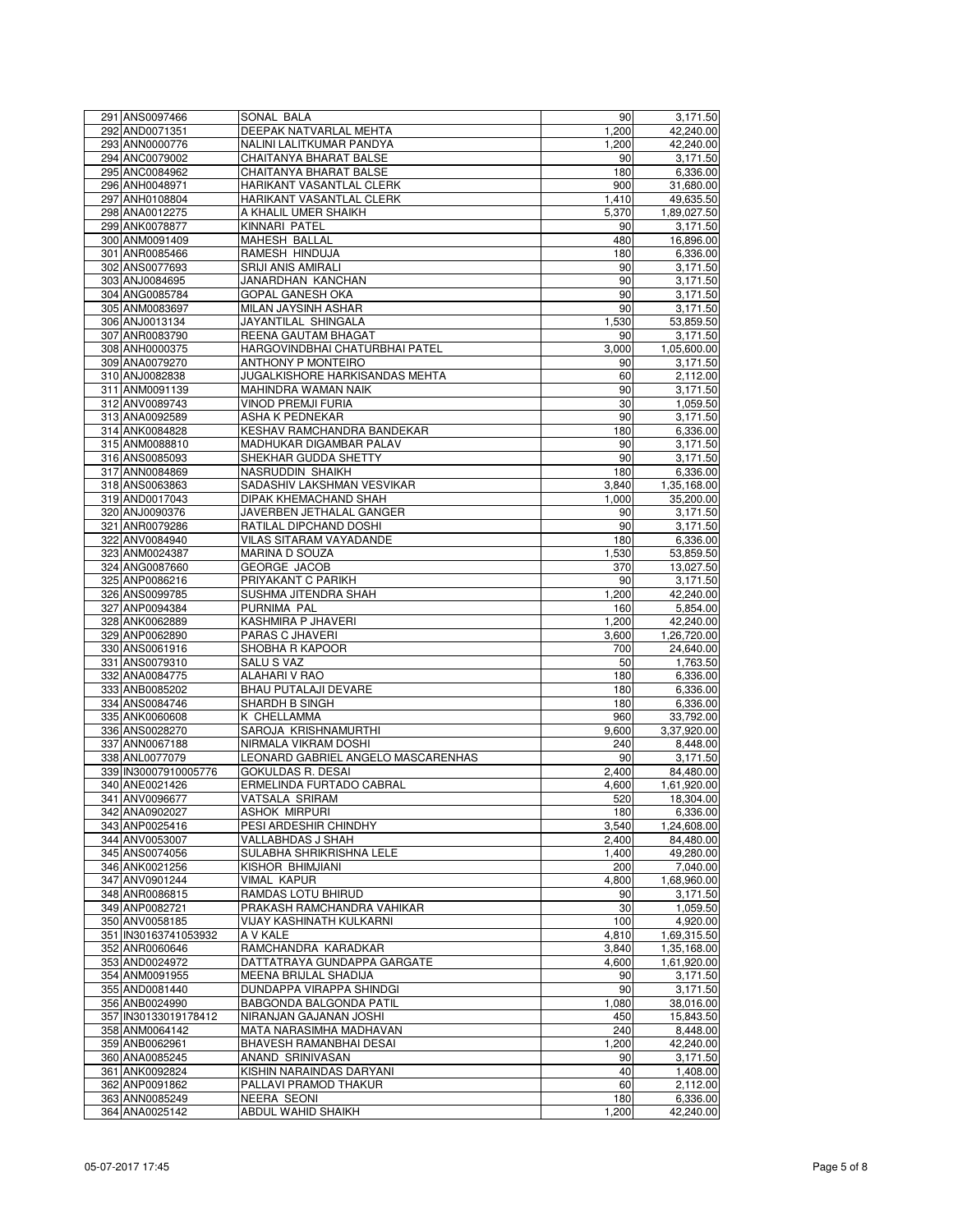| 365 ANP0025154       | PARVATI LAXMINARAYAN MUNDADA         | 9,210  | 3,24,195.50 |
|----------------------|--------------------------------------|--------|-------------|
| 366 ANS0091984       | SUREKHA RAMESH CHAUDHARI             | 30     | 1,059.50    |
| 367 AND0000273       | DAMODAR CHINTAMAN VANI               | 12,850 | 4,52,323.50 |
| 368 ANP0090037       | PUKHRAJ SURANA                       | 90     | 3,171.50    |
| 369 ANA0081909       | ABDULABHAI FAZLEHUSSAIN TAKSALI      | 60     | 2,112.00    |
| 370 ANN0107761       | NAYYAR HUSSEIN LUQMANBHAI            | 10     | 355.50      |
| 371 ANL0086972       | LAXMIKANT GUPTA                      | 90     | 3,171.50    |
|                      |                                      |        |             |
| 372 ANL0087357       | LAXMICHAND N KSHATRIYA               | 90     | 3,171.50    |
| 373 ANK0053382       | KUNDALRAI MOHEKAR                    | 3,840  | 1,35,168.00 |
| 374 ANV0025080       | VIJAY DAYARAM KANAL                  | 5,370  | 1,89,027.50 |
| 375 ANP0085680       | PRASUNAMBA REDDY                     | 180    | 6,336.00    |
| 376 ANS0080449       | SUBHASH NAGIA                        | 90     | 3,171.50    |
| 377 ANC0085263       | CHANDRAKANT CHANGOJI SAGARE          | 180    | 6,336.00    |
| 378 ANM0076901       | <b>MADAN LAL ANAND</b>               | 90     | 3,171.50    |
| 379 ANS0094837       | SUNIL DERIA                          | 90     | 3,171.50    |
| 380 ANV0012829       | VASUNDHARA DAMLE                     | 1,140  | 40,128.00   |
| 381 AND0074213       | <b>DEEPAK JAIN</b>                   | 2,400  | 84,480.00   |
| 382 ANS0076904       | SURESH CHANDRA GUPTA                 | 90     | 3,171.50    |
| 383 ANG0089586       | GEETA TIWARI                         | 70     | 2,467.50    |
| 384 ANA0011689       | ANJANI DEVI DIDWANIA                 | 1,620  | 57,024.00   |
|                      |                                      |        |             |
| 385 ANL0900108       | LATHA GUMPENI                        | 2,050  | 72,163.50   |
| 386 ANP0003939       | PURUSHOTTAM BHALCHANDRA DESHMUKH     | 1,690  | 59,491.50   |
| 387 ANB0110255       | <b>B RAJESH</b>                      | 30     | 1,059.50    |
| 388 ANL0090224       | LAXMI VYAS                           | 90     | 3,171.50    |
| 389 ANG0110440       | G KIRAN KUMAR                        | 3,000  | 1,05,600.00 |
| 390 ANA0047439       | ANIL THAYUMAN                        | 1,920  | 67,584.00   |
| 391 ANS0082202       | SUBRAMANYA SARMA A                   | 90     | 3,171.50    |
| 392 ANR0091949       | REDDY K R K                          | 90     | 3,171.50    |
| 393 ANT0027003       | THIRAPAYYA KANTIPUDI                 | 1,200  | 78,240.00   |
| 394 ANM0076833       | MOHAMMED HABEEB                      | 90     | 3,171.50    |
| 395 ANN0092308       | <b>NARSIMHA E</b>                    | 90     | 3,171.50    |
| 396 ANL0085256       | LAXMI NARAYANA KUMMARI               | 90     | 3,171.50    |
| 397 ANM0085434       | MOGULAPPA BHAGILI                    | 90     | 3,171.50    |
| 398 ANS0085419       | SATTAIAH CHILIVARI                   | 180    |             |
|                      |                                      |        | 6,336.00    |
| 399 ANS0082246       | SARALA DEVI                          | 90     | 3,171.50    |
| 400 ANN0080279       | NARASIMHAIAH G                       | 90     | 3,171.50    |
| 401 ANM0046657       | M B NARAPA REDDY                     | 1,000  | 35,200.00   |
| 402 ANS0082264       | SEETHAMAHALAKSHMI VALLABHANENI       | 90     | 3,171.50    |
| 403 ANB0059942       | <b>BURAGADDA SAI LEELA</b>           | 2,400  | 84,480.00   |
| 404 ANR0077883       | RAMESH KUMAR GODDANTI                | 90     | 3,171.50    |
| 405 ANM0089998       | MADHAVI TELLA                        | 90     | 3,171.50    |
| 406 ANM0094516       | MADDI VENKATA SURESH                 | 60     | 2,112.00    |
| 407 ANV0091594       | VEMURI SREERANGANAYAKULU             | 90     | 3,171.50    |
| 408 ANS0077865       | SWARNA KUMARI KATRAGADDA             | 90     | 3,171.50    |
| 409 ANS0086846       | SALA SATYA SREE PA                   | 90     | 3,171.50    |
| 410 IN30232410728326 | LALIT KUMAR SHARMA                   | 480    | 16,896.00   |
| 411 ANM0069034       | M V S S GURREDDY                     | 1,200  | 42,240.00   |
|                      |                                      |        |             |
| 412 ANL0079573       | LAXMI PRASAD V J<br>MOHAMED OOSMAN S | 90     | 3,171.50    |
| 413 ANM0080271       |                                      | 30     | 1,059.50    |
| 414 ANS0058085       | SUDARSHAN L MANGALORE                | 1,440  | 50,688.00   |
| 415 ANR0095112       | RAJESH C K                           | 80     | 2,816.00    |
| 416 ANB0050044       | <b>B B RAMESH BABU</b>               | 1,920  | 67,584.00   |
| 417 ANK0073490       | KALAVATI DEVI                        | 3,450  | 1,21,443.50 |
| 418 ANP0075203       | POORNIMA NAYAK                       | 3,030  | 1,06,659.50 |
| 419 ANV0092051       | VIJAYA B                             | 180    | 6,336.00    |
| 420 ANT0902168       | <b>TONY PHILLIPS</b>                 | 180    | 6,336.00    |
| 421 IN30023911595993 | SUNITHA SYLVESTER                    | 50     | 1,763.50    |
| 422 ANN0086969       | NARAYAN GIRIYA SHETTY                | 90     | 3,171.50    |
| 423 AND0008800       | DWARKANATH NARAYAN                   | 1.380  | 48,576.00   |
| 424 ANJ0089082       | JAYAPRAKASH K                        | 90     | 3,171.50    |
| 425 IN30214810260403 | P N T RAJAN                          | 70     | 21,974.50   |
| 426 ANV0044178       | V JALARAMAIAH                        | 5,760  | 2,02,752.00 |
| 427 ANV0085135       | <b>VENKATARAMAN R</b>                | 90     | 3,171.50    |
| 428 1204470005513583 | PRATHAPA MU                          | 20     | 704.00      |
|                      |                                      |        | 1,61,920.00 |
| 429 ANS0007406       | SRINIVASA DESIKAN K                  | 4,600  |             |
| 430 ANS0091896       | SHARADAMMA                           | 90     | 3,171.50    |
| 431 ANC0047729       | CHINMAYA ESTATES (P) LTD             | 270    | 9,507.50    |
| 432 ANA0079547       | ABDUL RASHEED T                      | 90     | 3,171.50    |
| 433 ANS0108574       | SHASHIKALA SHANKAR ACHAR             | 90     | 3,171.50    |
| 434 ANV0066135       | <b>VINAYA G NAYAK</b>                | 750    | 26,403.50   |
| 435 ANS0092244       | SATHYAVATHI N                        | 90     | 3,171.50    |
| 436 ANJ0066712       | JAYATEERTH R KALAMDANI               | 480    | 16,896.00   |
| 437 ANS0008625       | SUNDERDEVI RANKA                     | 3,160  | 1,11,232.00 |
| 438 ANN0091854       | <b>NASEEM I KHAN</b>                 | 90     | 3,171.50    |
|                      |                                      |        |             |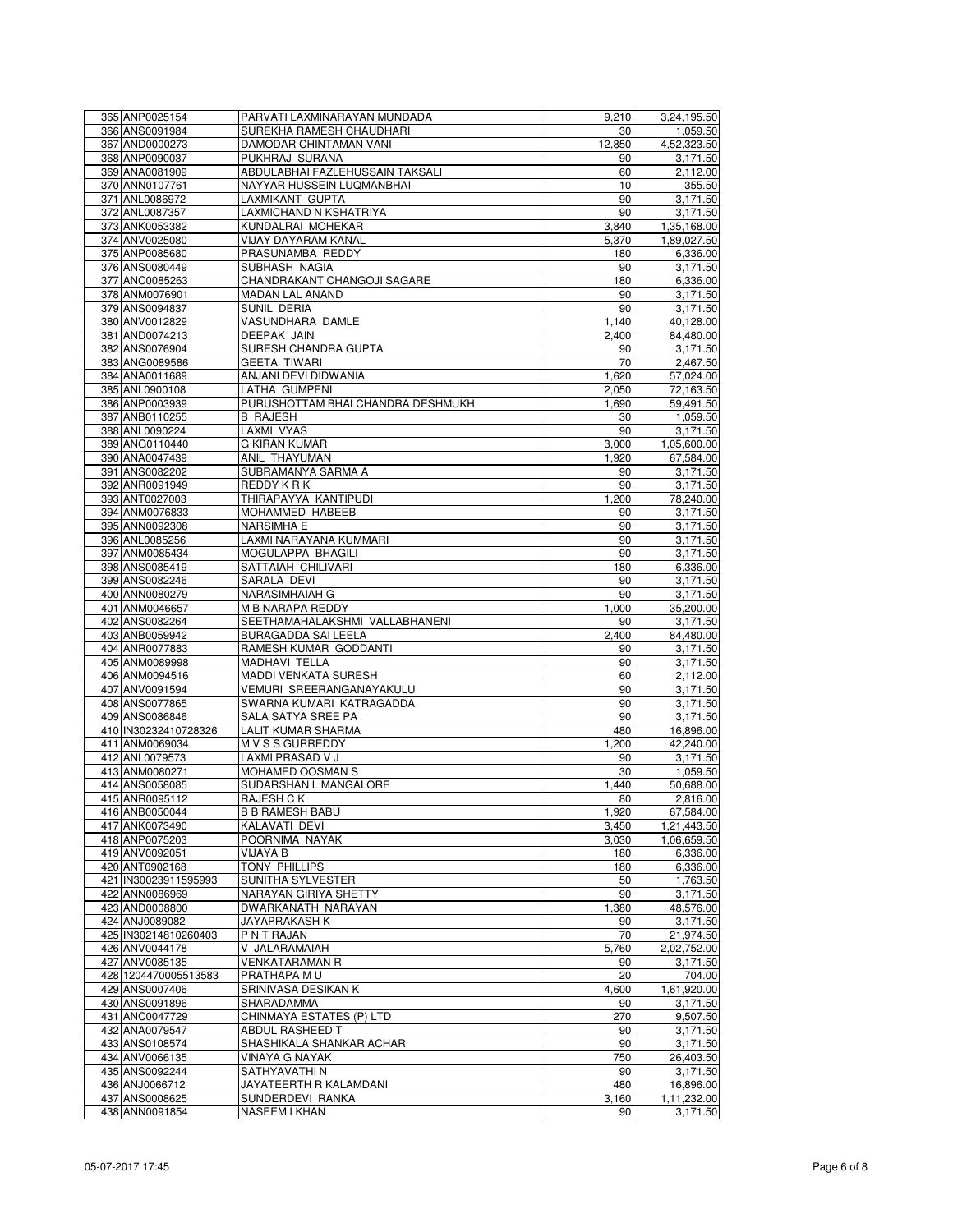| 439 ANK0044092       | KANJI L SHETH                    | 10,930 | 3,84,739.50 |
|----------------------|----------------------------------|--------|-------------|
| 440 ANK0083135       | KANJI L SHETH                    | 90     | 3,171.50    |
|                      |                                  |        |             |
| 441 ANK0007344       | KODIGANTI RAGHAVENDRA            | 4,600  | 1,61,920.00 |
| 442 IN30113526168103 | RAMA H PAREKH                    | 12,960 | 4,56,192.00 |
| 443 ANM0045756       | MARIUMBAI B RANGWALA             | 10     | 3,130.50    |
| 444 ANV0083384       | VASANTHI T S                     | 90     | 3,171.50    |
| 445 ANP0038753       | P D KRISHNASWAMY                 | 960    | 33,792.00   |
| 446 ANR0085391       | RAMANAN SUBRAMANIAN              | 180    | 6,336.00    |
| 447 ANR0000905       | RANGIAH DEVENDRA BABU            | 520    | 18,304.00   |
|                      |                                  |        |             |
| 448 IN30131320058946 | ARUN M S                         | 10     | 355.50      |
| 449 ANR0084616       | RAMKUMAR RAJA                    | 40     | 1,408.00    |
| 450 ANR0085417       | RAJAN MOHAN M                    | 90     | 3,171.50    |
| 451 ANG0078399       | <b>GOVINDARAJAN K</b>            | 90     | 3,171.50    |
| 452 ANM0080546       | <b>MUSADIQ A</b>                 | 90     | 3,171.50    |
|                      |                                  |        |             |
| 453 ANB0047831       | <b>B KAMAKOTI</b>                | 3,450  | 1,21,443.50 |
| 454 ANR0049834       | RAGHAVACHARI NARASIMHAN          | 500    | 20,600.00   |
| 455 ANK0084459       | <b>KARUNANITHY N</b>             | 40     | 1,408.00    |
| 456 ANM0020296       | MURALIDARAN NALLIAH              | 90     | 3,171.50    |
| 457 ANN0020292       | NALLAIAH NADAR MADASAMY          | 10     | 355.50      |
|                      | E K GOPALAKRISHNAN               |        |             |
| 458 ANE0032787       |                                  | 1,440  | 50,688.00   |
| 459 ANM0058053       | <b>MN PHILIP</b>                 | 720    | 25,344.00   |
| 460 IN30044110709646 | JAYANTHY B                       | 60     | 2,112.00    |
| 461 ANS0054211       | S VENKATRAMAN                    | 8,820  | 3,10,464.00 |
| 462 IN30163740370770 | <b>MURTHY P K K</b>              | 180    | 6,336.00    |
| 463 AND0902517       | DAVID WILLIAMS VAPARAIA          |        |             |
|                      |                                  | 180    | 6,336.00    |
| 464 ANR0009573       | R RAMADOSS RAMASAMY              | 1,530  | 53,859.50   |
| 465 ANG0077208       | GOVINDARAJAN T V                 | 40     | 1,408.00    |
| 466 IN30267930360283 | SEENU C                          | 10     | 355.50      |
| 467 ANA0057207       | ANDREW VEDHANAYAGAM              | 1,200  | 42.240.00   |
| 468 ANC0028461       | CHOKALINGAM SUBBIAH              | 1,440  | 50,688.00   |
|                      |                                  |        |             |
| 469 ANS0070839       | SP UMAYAL ACHI                   | 1,000  | 35,200.00   |
| 470 ANM0033358       | M BALASUBRAMANIAM                | 960    | 33,792.00   |
| 471 IN30059710199148 | Senthil.M.                       | 100    | 3,520.00    |
| 472 ANM0087389       | MEENAMBIKA M                     | 90     | 3,171.50    |
| 473 ANA0076792       | ABDUL HARID A                    | 90     | 3,171.50    |
|                      |                                  |        |             |
| 474 ANE0057650       | E VASUDEVAN                      | 4,600  | 1,61,920.00 |
| 475 ANT0012244       | THAYYIL RAMAN THANKAM            | 1,530  | 53,859.50   |
| 476 ANB0084420       | BALASUBRAMANIAN                  | 40     | 1,408.00    |
| 477 ANM0080362       | MADHU MENON                      | 90     | 3,171.50    |
| 478 ANM0085107       | MADHU MENON                      | 180    | 6,336.00    |
|                      |                                  |        |             |
| 479 ANS0091889       | SANTHOSH JAMES                   | 90     | 3,171.50    |
| 480 ANB0060589       | <b>B M PORTFOLIOS PVT LTD</b>    | 2,250  | 79,203.50   |
| 481 IN30023910338632 | <b>B.M. PORTFOLIOS PVT. LTD.</b> | 1,350  | 47,523.50   |
| 482 ANK0000536       | KRISHNA PILLAI THANKAPPAN PILLAI | 500    | 23,600.00   |
| 483 ANA0091999       | <b>ATUL N DESAI</b>              | 90     | 3,171.50    |
|                      |                                  |        |             |
| 484 ANK0091375       | KAMLESH GANDHI                   | 50     | 1,763.50    |
| 485 ANM0019027       | MADAN GOPAL GUPTA                | 1,530  | 53,859.50   |
| 486 ANM0087001       | MANGAL PAREKH                    | 90     | 3,171.50    |
| 487 ANS0071141       | SUCHITA HIRAWAT                  | 40     | 1,408.00    |
| 488 ANS0087146       | SWAPAN KUMAR GHOSH               | 90     | 3,171.50    |
|                      |                                  |        |             |
| 489 ANN0027639       | NITA THAKKAR                     | 1,440  | 50,688.00   |
| 490 ANN0057920       | NANDLAL SONI                     | 760    | 26,752.00   |
| 491 ANR0069799       | RAM CHANDAR GAHALOT              | 10     | 355.50      |
| 492 ANS0067221       | SURESH KUMAR GOEL                | 10     | 355.50      |
| 493 ANS0104222       | SANJAY TIBREWAL                  | 10     | 355.50      |
| 494 ANB0084010       | <b>BARUN KUNDU</b>               | 90     |             |
|                      |                                  |        | 3,171.50    |
| 495 ANP0072582       | PADMINI SHANKAR                  | 1,150  | 40,483.50   |
| 496 ANP0089458       | PANCHMIA L                       | 180    | 6,336.00    |
| 497 ANG0066404       | GOPENDRANATH DUTT                | 9,210  | 3,24,195.50 |
| 498 ANA0086541       | AMAL DAS                         | 90     | 3,171.50    |
| 499 ANS0085900       | SUBAL CHANDRA BHAR               | 90     | 3,171.50    |
|                      |                                  |        |             |
| 500 ANA0030756       | AMIYA GOOPTU                     | 1,620  | 57,024.00   |
| 501 IN30125013605472 | <b>BIPLAB CHAUDHURI</b>          | 450    | 15,843.50   |
| 502 ANP0066525       | PUSHPA DEVI LOHIA                | 150    | 5,283.50    |
| 503 AND0034734       | DEEPAK BALDWA                    | 10     | 355.50      |
| 504 ANG0009697       | <b>GEETA MUKHERJEE</b>           | 4,600  | 1,61,920.00 |
|                      |                                  |        |             |
| 505 ANS0070216       | SUNITA DEVI JAIN                 | 160    | 5,632.00    |
| 506 ANC0079747       | CHAMPALAL JAIN                   | 90     | 3,171.50    |
| 507 ANS0088378       | SHOBHANABEN DILIPKUMAR SHAH      | 90     | 3,171.50    |
| 508 ANP0076826       | PREMSUKH GATTANI                 | 90     | 3,171.50    |
| 509 ANS0075314       | SUDHA SHANKER                    | 1,650  | 58,083.50   |
|                      |                                  |        |             |
| 510 IN30039411443683 | SUDHA SHANKER                    | 750    | 26,403.50   |
| 511 ANS0075136       | SHARDA SINHA                     | 1,050  | 36,963.50   |
| 512 ANA0086457       | <b>AJAY KUMAR</b>                | 90     | 3,171.50    |